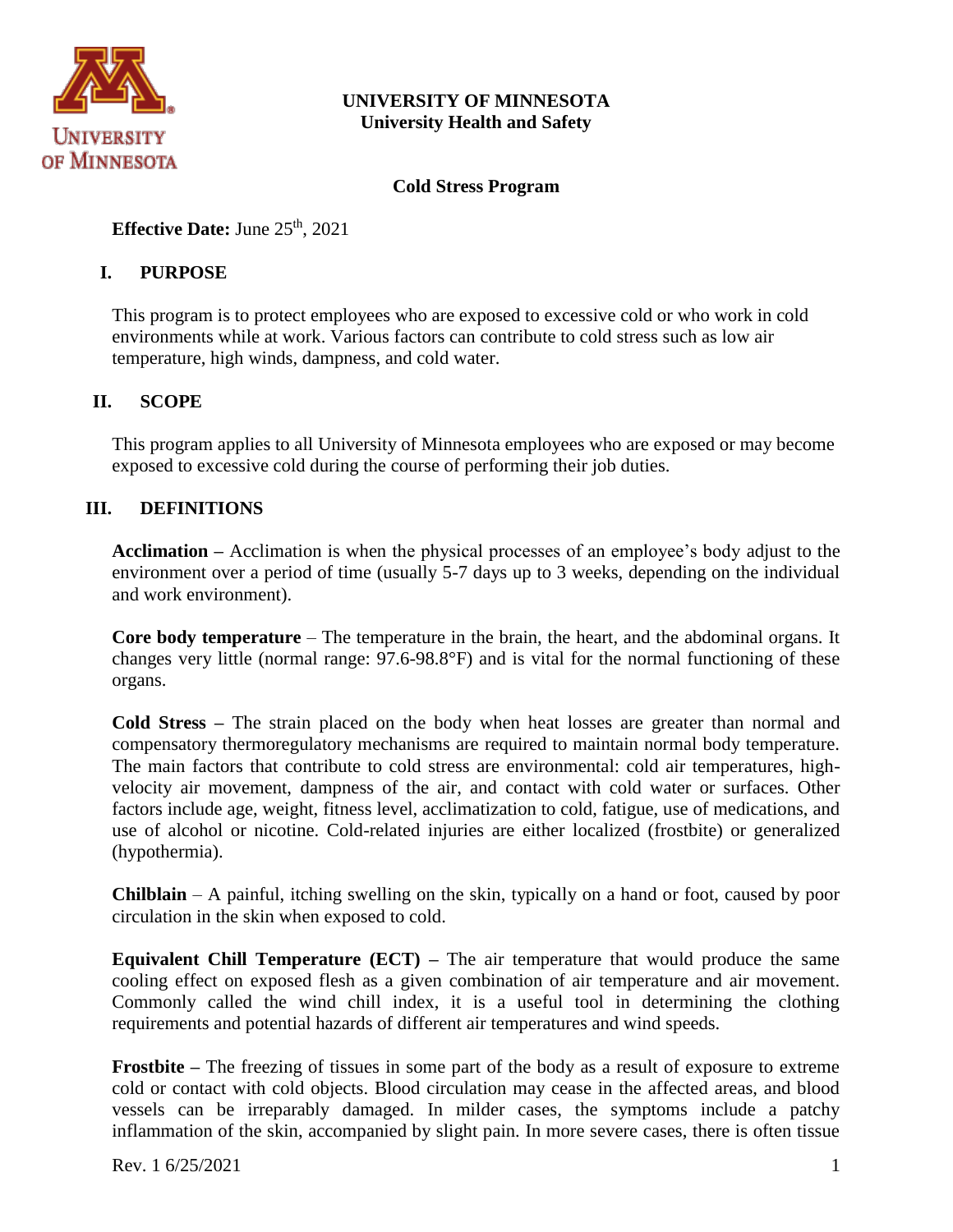damage without pain. Frostbitten skin is susceptible to infection and gangrene. There are two stages of frostbite:

- **Superficial frostbite** ice crystals form in the skin cells, causing the area to feel hard and waxy. The skin looks purplish, and blisters may appear. Nerve endings, blood vessels, and muscle tissue are damaged, so the affected area becomes numb and sensations of cold and pain go away.
- **Deep frostbite** tissue is frozen through to the bone, causing blood clots and gangrene. If the victim receives medical attention soon enough, the frozen limb may be saved from amputation.

**Hypothermia –** A decrease in the core body temperature that impairs normal metabolic, muscular, and cerebral functions. This condition occurs when the body loses heat faster than it is replaced. Symptoms begin when the core body temperature drops below 95°F; if it falls below 90°F, the condition is critical and eventually fatal. Hypothermia is a threat when an individual is exposed to water temperatures below 60°F or air temperatures below 50°F. Symptoms include intense shivering, muscle tension, fatigue, feelings of cold or numbness, slurred speech, stumbling, lethargy, erratic behavior, or irritability.

**Trench foot –** An injury to nerve and muscle tissue in the feet after they have been wet and cold (but not frozen) for a prolonged period. Also known as "immersion foot."

## **IV. RESPONSIBILITIES**

### **Employee Responsibilities**

- 1. Work in accordance with the provisions of this program.
- 2. Understand the signs and symptoms of cold-related illnesses. An overview of these signs and symptoms can be found in Appendix A.
- 3. Notify supervisor if conditions exist that may lead to a cold-related illness or if they experience symptoms of a cold-related illnesses.

#### **Departmental and Supervisor Responsibilities**

Supervisors shall adopt work schedules and work practices that help protect employees from the effects of cold stress. Guidelines include, but are not limited to, the following:

1. Monitor current weather conditions.

*Note:* See the table in Appendix B for the effects of wind speed on air temperatures.

2. Establish a work/warm-up cycle.

*Note:* See Appendix C, "Scheduling Work in Extreme Cold."

- 3. Schedule work at the warmest times of the day whenever possible.
- 4. Move work to warmer areas whenever possible.
- 5. Assign additional workers to the job to shorten its duration.
- 6. Encourage self-pacing and extra breaks in warm dry locations, if required.
- 7. Establish a buddy system, emphasizing mutual observation.

Rev. 1 6/25/2021 2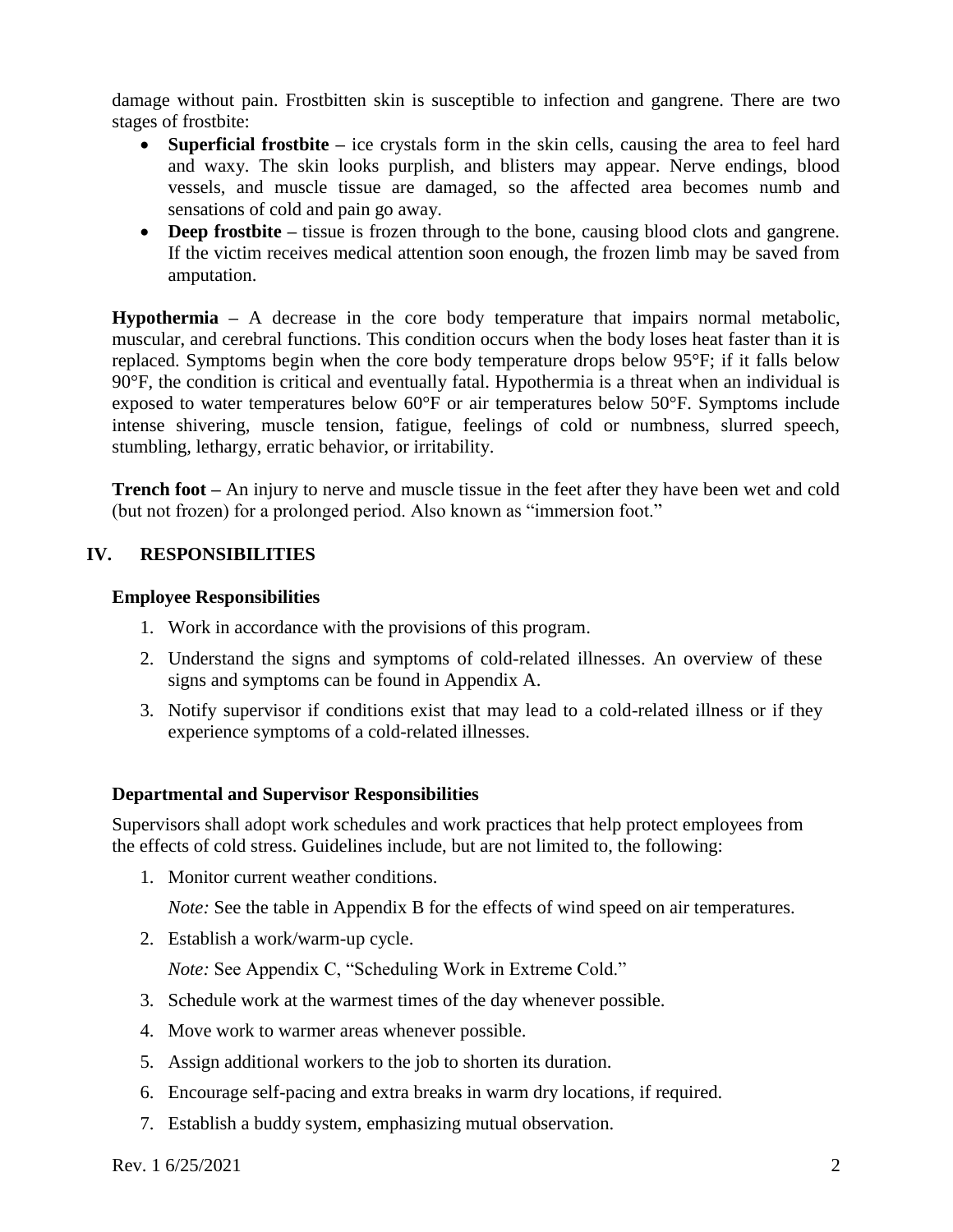8. Urge employees to drink warm, sweet fluids (sugar water, sports-type drinks) before beginning work and during breaks. Avoid drinks with caffeine (coffee, tea, sodas, or hot chocolate).

### **Facilities Management/Facilities Project Services Responsibilities**

- 1. Notify affected parties when shutdowns or maintenance to heating systems will be conducted.
- 2. Provide emergency heat when necessary.
- 3. Maintain indoor work temperatures in accordance with MN Rule 5205.0110 Indoor Ventilation and Temperature in Places of Employment.
	- o Indoor places where heavy work is performed shall maintain a minimum air temperature of 60 degrees.
	- o Indoor places where light to moderate work is performed shall maintain a minimum air temperature of 65 degrees.

## **V. PROCEDURE**

#### **Prevention**

Personnel working in cold conditions should follow recognized procedures for controlling cold stress.

1. Eat a well-balanced diet.

Note: Energy bars and dried fruits are good sources of quick energy. Nuts, seeds, and other proteins provide longer-lasting energy. Caffeine and nicotine, which can restrict circulation or accelerate heat loss, should be avoided.

2. Stay hydrated.

Note: Working in cold, dry air can cause significant water loss through the skin and lungs. Increased fluid intake prevents dehydration, which puts the extremities at greater risk of damage due to decreased blood flow.

- 3. Wear appropriate protective clothing that keeps extremities warm and dry.
	- a. Dress in layers. Wear clothes that are snug but not tight. This allows insulating air between the clothes and your skin. Layers can be adjusted to changing conditions.
	- b. Wear under layers that wicks moisture away from the skin.
	- c. Cover as much of the head, face, and neck as possible without restricting vision.
	- d. If working in rain, snow, or extreme wind, wear an outer layer of waterproof or windproof garments that allow water vapor created by perspiration to escape.
	- e. Wear insulated boots, socks, and gloves.
	- f. Change out of wet clothing as soon as possible.
	- g. Wear tinted eye protection, if needed, when working in snow- or ice-covered terrain.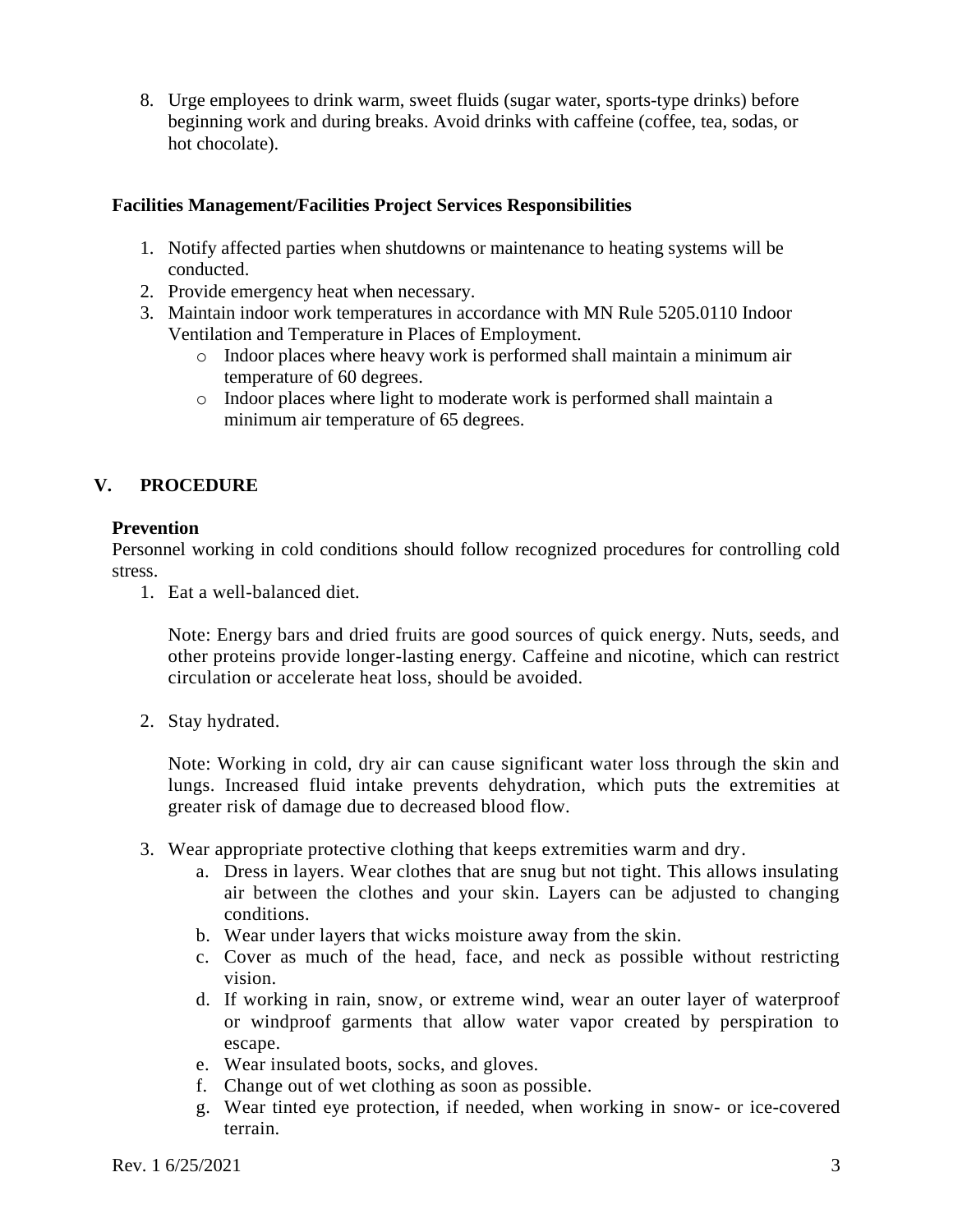- 4. Take regular breaks and go indoors or to a dry, heated area to warm up.
- 5. Never touch cold metal objects with exposed skin.
- 6. As the first sign of overexposure, stop work and go indoors or to a dry, heated area to warm up. Do not push yourself to finish a task.

### **First Aid Treatment and Emergency Response**

#### **Frostbite**

The sooner a frostbite victim gets help, the better the chances for saving the affected body part. Personnel administering first aid for frostbite must observe the following procedures to avoid making the situation worse.

- a. Get the victim to a warm dry area. Remove any wet clothing or tight clothing that may cut off blood flow to the affected area.
- b. Take the victim to a hospital emergency room. If the victim cannot be moved, call 911.
- c. Warm the affected area by the following methods:
	- i. Skin-to-skin contact. Do not rub or massage frostbitten skin as that can cause damage to skin and tissue.
	- ii. Immersion in lukewarm (105°F) water: Gently place the affected area in a lukewarm water bath. Do not pour warm water directly on the affected area because it will warm the tissue too fast, causing tissue damage.
	- iii. Do not use hot water. Do not apply direct heat to the area. Never warm the area with dry or radiant heat.
- d. Raise the affected area above the level of the victim's chest to relieve swelling or pain.
- e. Dry the area and cover with blankets.
- f. Give the victim warm, sweet fluids to drink, such as sugar water or sports-type drinks. Avoid drinks with caffeine (coffee, tea, sodas, or hot chocolate).

#### **Hypothermia**

All cases of hypothermia should be regarded as life-threatening because it affects the individual's core body temperature. Personnel administering first aid for hypothermia must observe the following procedures.

- a. Get the victim to shelter and remove any wet clothing.
- b. Take the victim to a hospital emergency room. If the victim cannot be moved, call for an ambulance.

#### **Trench Foot**

Trench foot, also known as immersion foot, is an injury of the feet resulting from prolonged exposure to wet and cold conditions. Personnel administering first aid for trench foot must observe the following procedures.

- a. Soak feet in warm water, then wrap with dry cloth bandages.
- b. Give the victim warm, sweet fluids to drink.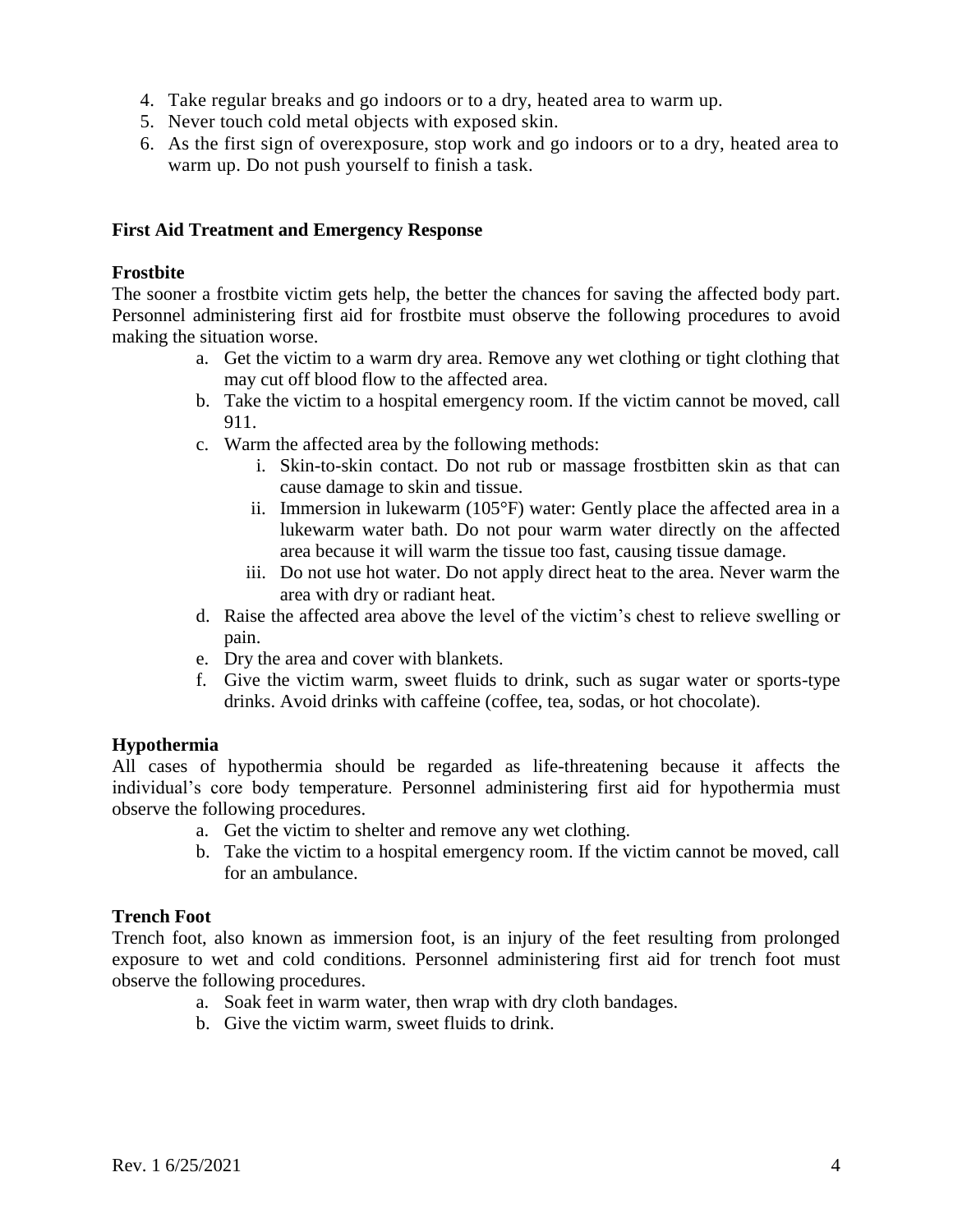## **VI. REFERENCES**

- American Conference of Governmental Industrial Hygienists (ACGIH) TLV's and BEI's 2019
- MN Rule 5205.0110 Indoor Ventilation and Temperature in Places of Employment
- OSHA, Department of Labor, Fact Sheet OSHA 98-55, "Protecting Workers in Cold Environments."
- OSHA, Department of Labor, OSHA Publication 3156, "The Cold Stress Equation."
- CDC, Department of Health and Human Services, "Cold Stress."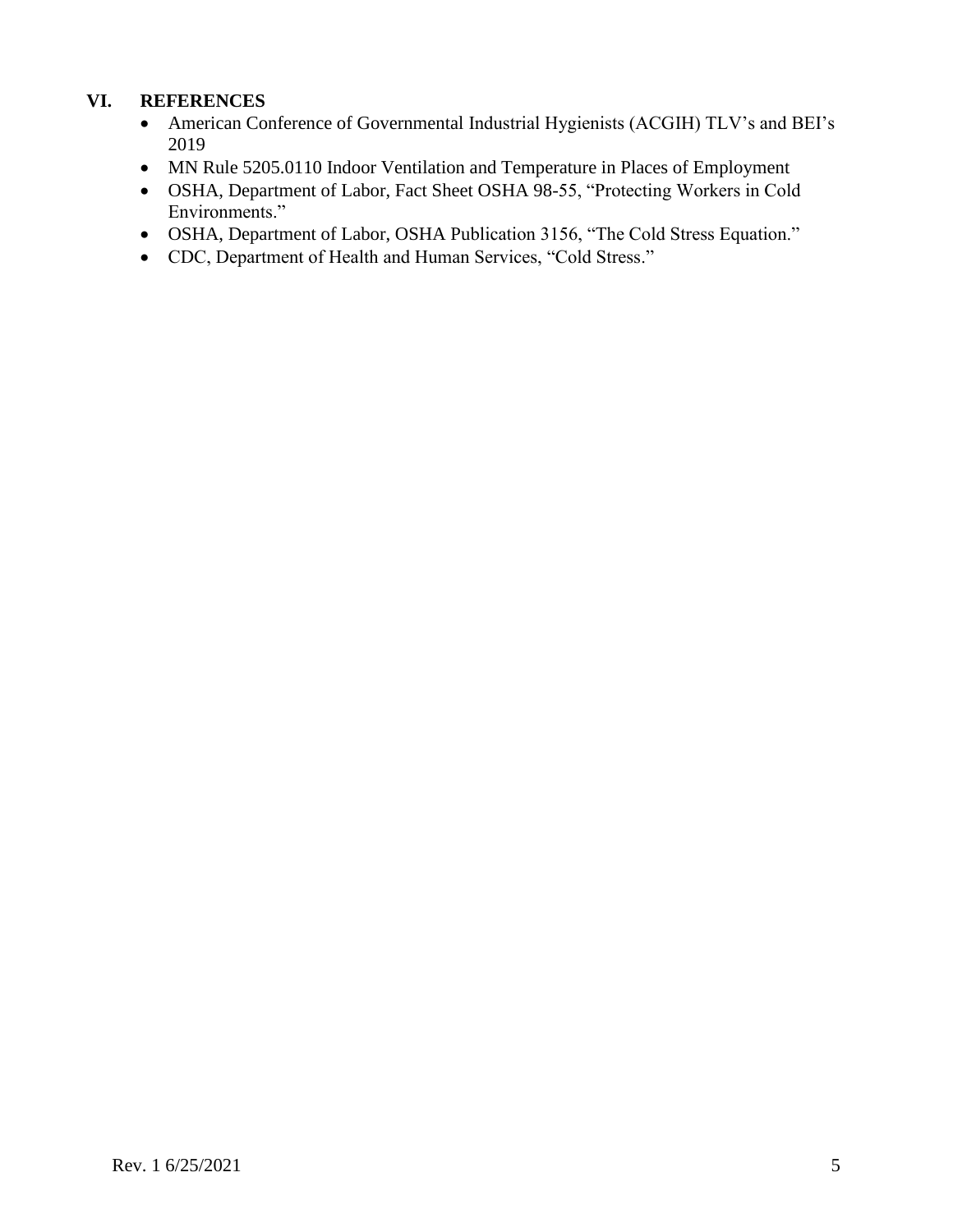## **APPENDIX A**

### **Cold Stress Disorders**

The body's first response to cold stress is to conserve body heat by reducing blood circulation through the skin. This effectively makes the skin an insulating layer. A second physiological response is shivering, which increases the rate of metabolism. Shivering is a reliable sign that cold stress is significant, and hypothermia may be present. However, these responses are relatively weak as a protection mechanism. Behavior is the primary human response to preventing excessive exposure to cold. These include increasing clothing insulation, increasing activities, and seeking warm locations.

Insulation is a critical characteristic of clothing designed to be worn in cold conditions. Clothing materials used for their insulation characteristics include cotton, wool, silk, nylon, down, and polyester. Better insulation is usually achieved by layering clothes rather than wearing one garment. Another advantage of layers is that a person can add or remove layers to adjust for differing insulation needs during the work period.

The insulating value of clothing is greatly diminished by moisture, either in the work environment or in the form of sweat. Once clothing is wet, it should be replaced immediately with dry clothing.

|                    | <b>Causes</b>    | <b>Symptoms</b>             | Prevention               | <b>First Aid</b>              |
|--------------------|------------------|-----------------------------|--------------------------|-------------------------------|
| Hypothermia        | Overexposure,    | Chills, pain in             | Wear layered clothing;   | Move to warm area and         |
|                    | exhaustion, or   | extremities, fatigue or     | avoid moisture and       | remove any wet clothing;      |
|                    | dehydration; low | drowsiness, euphoria,       | stay dry; bring along    | apply modest external         |
|                    | tolerance        | slow and weak pulse,        | extra dry clothes; carry | warmth (external heat         |
|                    | (genetic or      | slurred speech, collapse,   | blankets, matches, first | packs, blankets, etc.); drink |
|                    | acquired); drug  | shivering, loss of          | aid kit; use buddy       | warm, sweet fluids if         |
|                    | and alcohol use  | consciousness, core body    | system if possible.      | conscious; transport to       |
|                    |                  | temperature below 95°F      |                          | hospital.                     |
| Frostbite          | Exposure to      | Burning sensation at first, | Wear layered clothing;   | Move to warm area and         |
|                    | cold; vascular   | coldness, numbness,         | protect the face, ears,  | remove any wet clothing;      |
|                    | disease          | tingling; skin color white  | nose, fingers, toes;     | apply modest external         |
|                    |                  | or grayish yellow to        | avoid moisture and       | warmth (external heat         |
|                    |                  | reddish violet to black,    | stay dry; wiggle toes    | packs, blankets, etc.); drink |
|                    |                  | blisters; response to touch | and fingers if they      | warm, sweet fluids if         |
|                    |                  | depends on depth of         | begin to lose feeling or | conscious; treat as a burn    |
|                    |                  | freezing                    | tingle; go inside and    | (do not rub the affected      |
|                    |                  |                             | warm up.                 | area); transport to hospital. |
|                    |                  |                             |                          |                               |
| Frostnip           | Exposure to cold | Possible itching or pain;   | Similar to Frostbite     | Similar to Frostbite          |
|                    | (above freezing) | skin turns white            |                          |                               |
| <b>Trench Foot</b> | Exposure to cold | Severe pain, tingling,      | Similar to Frostbite     | Similar to Frostbite          |
|                    | (above freezing) | itching; edema, blisters;   |                          |                               |
|                    | and dampness     | response to touch depends   |                          |                               |
|                    |                  | on depth of freezing        |                          |                               |
| <b>Chilblain</b>   | Inadequate       | Recurrent, localized        | Similar to Frostbite     | Remove to warm area and       |
|                    | clothing;        | itching; painful            |                          | seek medical attention.       |
|                    | exposure to cold | inflammation; swelling;     |                          |                               |
|                    | and dampness;    | severe spasms               |                          |                               |
|                    | vascular disease |                             |                          |                               |
| Raynaud's          | Exposure to cold | Fingers tingle;             | Similar to Frostbite     | Remove to warm area and       |
| disease            | and vibrations;  | intermittent blanching and  |                          | seek medical attention.       |
|                    | vascular disease | reddening; fingers blanch   |                          |                               |
|                    |                  | with cold exposure          |                          |                               |

#### **Overview of Cold Stress Disorders: Causes Symptoms, Prevention, and First Aid Treatment**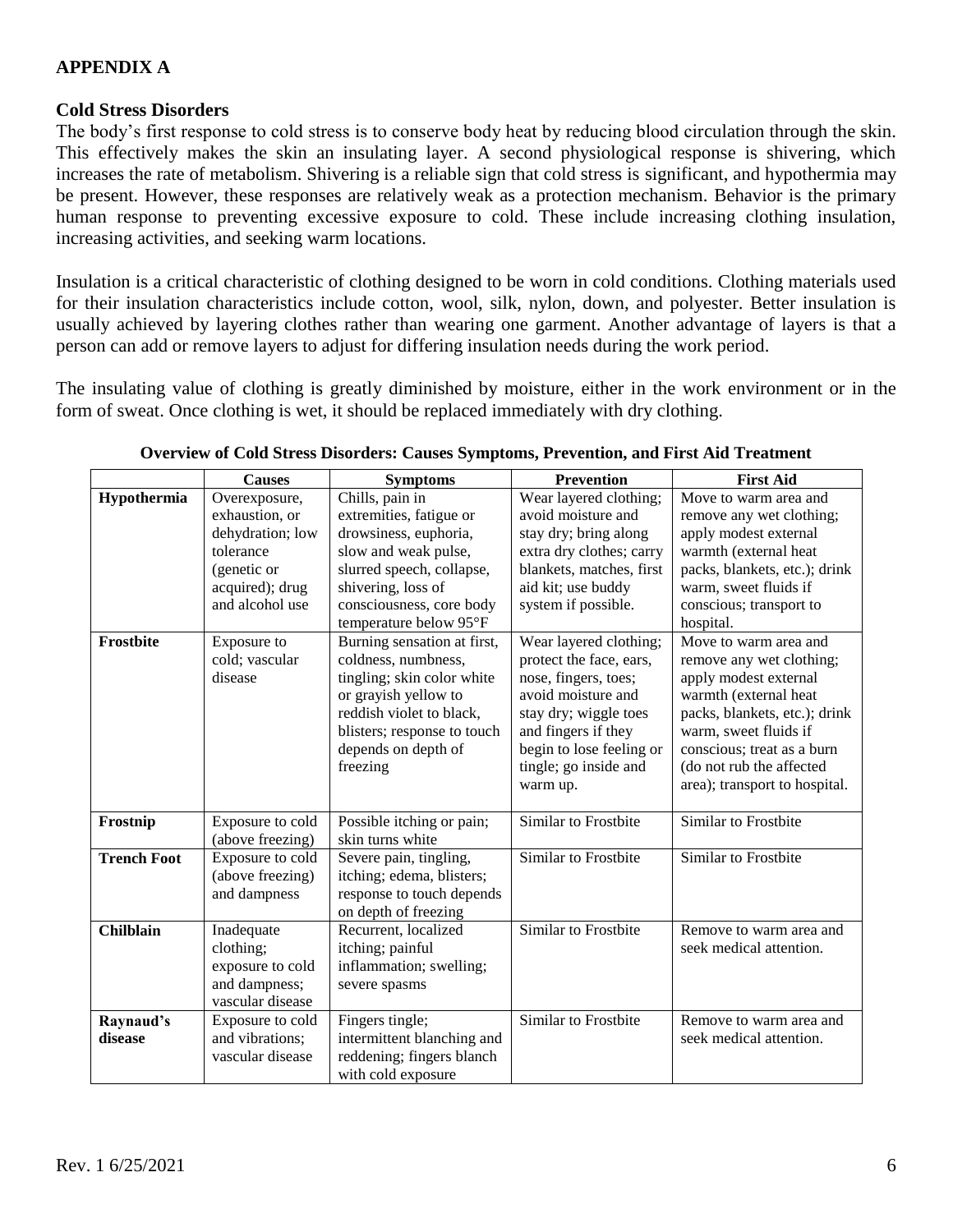## **APPENDIX B**

## **Effects of Wind Speed and Temperature**

Air temperature and air speed play important roles in cold stress. The following table illustrates the effects of air temperature and air speed on exposed flesh, expressed as Equivalent Chill Temperature (ECT), also known as the wind chill index.

|                                                                           | Actual Temperature $({}^{\circ}F)$                                                               |    |      |       |                                                                                           |          |       |                                                           |        |        |        |        |
|---------------------------------------------------------------------------|--------------------------------------------------------------------------------------------------|----|------|-------|-------------------------------------------------------------------------------------------|----------|-------|-----------------------------------------------------------|--------|--------|--------|--------|
| <b>Est. Wind</b>                                                          | 50                                                                                               | 40 | 30   | 20    | 10                                                                                        | $\theta$ | $-10$ | $-20$                                                     | $-30$  | -40    | $-50$  | $-60$  |
| <b>Speed</b><br>(mph)                                                     | <b>Equivalent Chill Temperature (°F)</b>                                                         |    |      |       |                                                                                           |          |       |                                                           |        |        |        |        |
| Calm                                                                      | 50                                                                                               | 40 | 30   | 20    | 10                                                                                        | 0        | $-10$ | $-20$                                                     | $-30$  | $-40$  | $-50$  | $-60$  |
| 5                                                                         | 48                                                                                               | 37 | 27   | 16    | 6                                                                                         | $-5$     | $-15$ | $-26$                                                     | $-36$  | $-47$  | $-57$  | $-68$  |
| 10                                                                        | 40                                                                                               | 28 | 16   | 4     | $-9$                                                                                      | $-24$    | $-33$ | $-49$                                                     | $-58$  | $-70$  | $-83$  | $-95$  |
| 15                                                                        | 36                                                                                               | 22 | 9    | $-5$  | $-18$                                                                                     | $-32$    | $-45$ | $-58$                                                     | $-72$  | $-85$  | $-99$  | $-112$ |
| 20                                                                        | 32                                                                                               | 18 | 4    | $-10$ | $-25$                                                                                     | $-39$    | $-53$ | $-67$                                                     | $-82$  | $-96$  | $-110$ | $-121$ |
| 25                                                                        | 30                                                                                               | 16 | 0    | $-15$ | $-29$                                                                                     | $-44$    | $-59$ | $-74$                                                     | $-88$  | $-104$ | $-118$ | $-133$ |
| 30                                                                        | 28                                                                                               | 13 | $-2$ | $-18$ | $-33$                                                                                     | $-48$    | $-63$ | $-79$                                                     | $-94$  | $-109$ | $-125$ | $-140$ |
| 35                                                                        | 27                                                                                               | 11 | $-4$ | $-20$ | $-35$                                                                                     | $-51$    | $-67$ | $-82$                                                     | $-98$  | $-113$ | $-129$ | $-145$ |
| 40                                                                        | 26                                                                                               | 10 | $-6$ | $-21$ | $-37$                                                                                     | $-53$    | $-69$ | $-85$                                                     | $-100$ | $-116$ | $-132$ | $-148$ |
| Wind<br>speeds<br>above 40<br>mph have<br>little<br>additional<br>effect. | Little danger in one-hour period<br>with dry skin. Maximum danger<br>is false sense of security. |    |      |       | <b>Increasing Danger</b><br>Danger from freezing<br>of exposed flesh within<br>one minute |          |       | <b>Great Danger</b><br>Flesh may freeze within 30 seconds |        |        |        |        |
| Trench foot (immersion foot) may occur at any point on this chart.        |                                                                                                  |    |      |       |                                                                                           |          |       |                                                           |        |        |        |        |

# **Cooling Power of Wind on Exposed Flesh, Expressed as Equivalent Chill Temperature (ECT)**

Source: Developed by U.S. Army Research Institute of Environmental Medicine, Natick, Mass. Note: These ECT values assume that a person is wearing dry clothes.